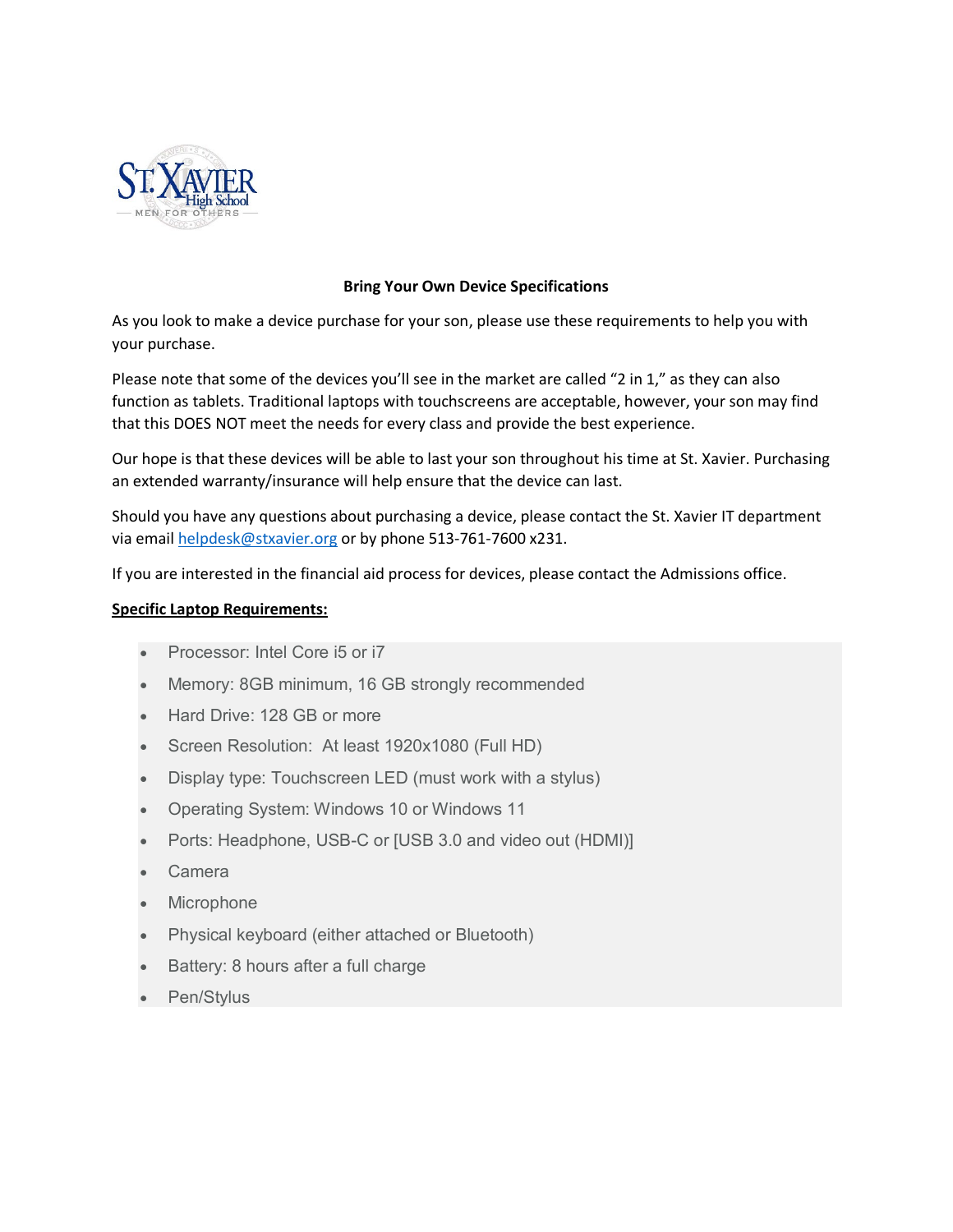### **General Recommendations:**

- Purchase an extended warranty/accidental damage protection for the times when something is broken.
- Current and active antivirus/anti-malware protection
- Currently, our requirement for touch screen capability excludes Apple laptops. Should Apple release laptops with that capability, they will be considered for addition to the list.
- When your son begins at St. Xavier, he will be given an Office 365 account. This will allow him to download Microsoft Office for free. He will also have access to the Adobe Suite of products. Please do not buy either of these.

# **Bring Your Own device FAQ**

1. What is the difference between a 2-in-1, tablet, and laptop?

Right now, there are three different types of devices on the market:

- 2-in-1: This device looks like a traditional laptop however, the keyboard is attached to the screen with hinges, allowing the screen to removed (based on model) and rotated/flipped to fit the needs of the user.
- Tablet: The tablet is a fully functioning computer that is sold without a keyboard. All the necessary ports (USB, power, etc) are located on the side of the screen. Keyboards can be purchased separately to make this device feel more like a laptop. A good example of this is the Microsoft Surface Pro
- Laptop: The traditional option, the laptop has a keyboard permanently attached to the screen and can come with touch screen capabilities.
- 2. Should I buy a 2-in-1, tablet, or laptop?
	- We recommend you look at the 2-in-1, and tablets before purchasing a laptop. If you do buy a laptop, please make sure that it is a touchscreen. With that said, your son might prefer a 2-in-1 over a laptop. Many of our teachers will have the students use the device to write notes and solve equations with a stylus. He might find it easier to be able to lay the device flat to complete his schoolwork.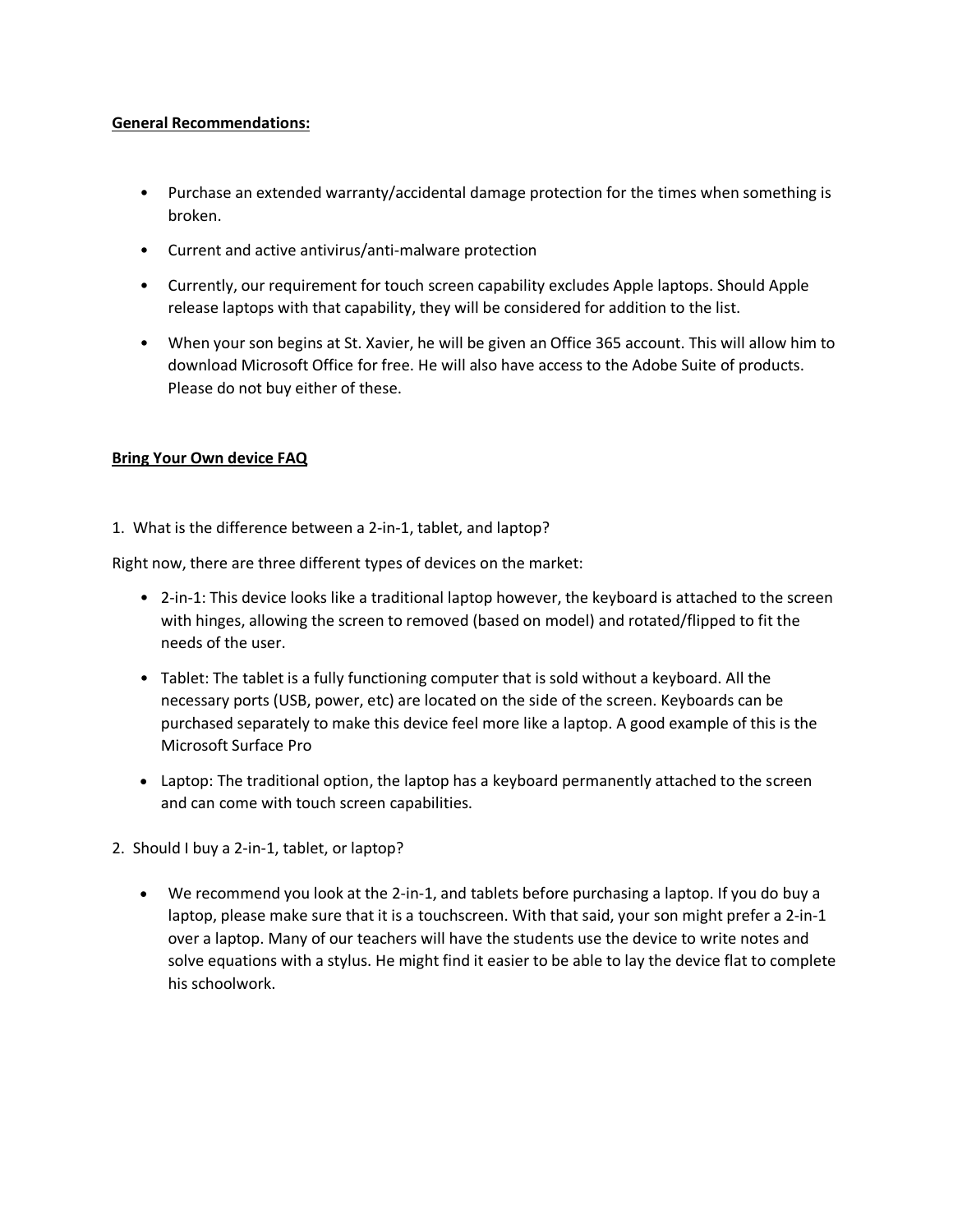- 3. Can I purchase an Apple laptop?
	- It is important to our faculty that these devices have touchscreens. Unfortunately, Apple does not offer any laptops with touch capabilities. Should they ever release one, we will certainly allow them. It's important to note that an Apple iPad (including the iPad Pro) is not acceptable, as they are unable to run full versions of important software, including the Microsoft Office Suite.
- 4. Do I need to purchase a stylus?
	- Yes! Your son will use the stylus often, especially in his math and science classes.
- 5. What is the rationale behind recommending an i5 or i7 processor?
	- While there are certainly cheaper processors on the market, our goal with this recommendation is for your son to have a device that will still function effectively as time passes. We've all used computers where the function and speed degrade over time. Often that is due to a combination of slow processors and memory not being able to keep up with the demands of the programs used. By purchasing a higher-powered processor, your son's device will still function well over the years. While you could certainly buy a device with a lower-end processor, we fear your son would need a new device within a couple of years.
- 6. What models do you recommend?
	- It is hard to recommend a specific model because computer manufacturers make unique models for different stores. Therefore, we can't recommend one model that you'll find at all stores. With that said, Over the past four years, the Microsoft Surface and Dell Inspiron 2-in-1's have been the most popular device that we have seen. They both have held up quite well for our students. At this time, we encourage you to avoid the Lenovo Yoga series of laptops as we have recently seen an increasing number of issues with them.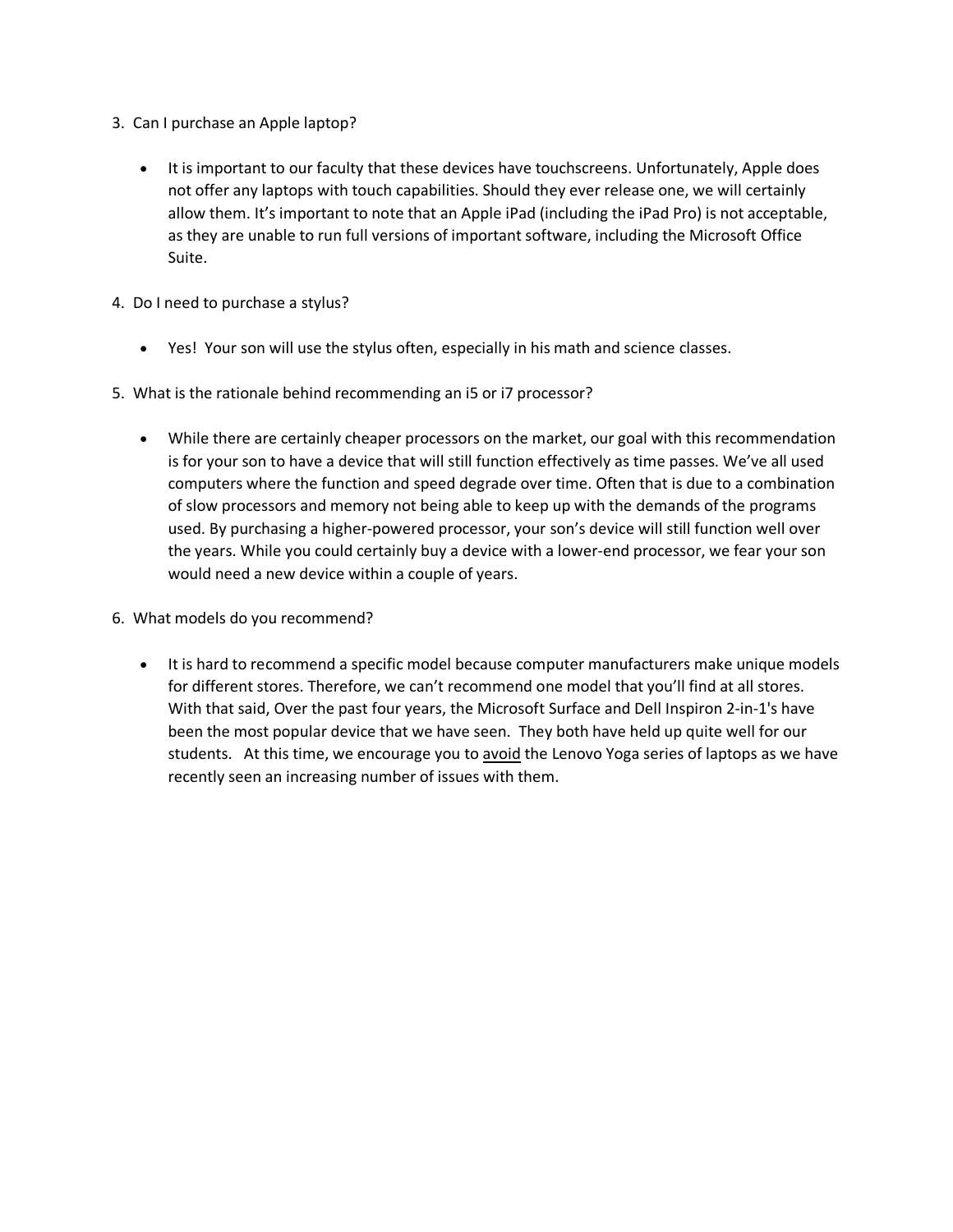- 7. Should I get insurance?
	- Absolutely! These devices can break, and the last thing that we want to have happen is for your son to be without his device. There are a few options to consider:
	- You can purchase the additional insurance offered by the store (Best Buy, Microsoft, etc). These generally last for two years but, can be upgraded to 4 years. They will cover things like accidental breakage, etc.
	- Worth Avenue Group is a third party company that has offered a discount to St. Xavier students on insurance policies for devices. Worth will cover cracked screens, loss, damage and theft, and you will have the ability to select your deductible amount. For more information please follow this link:

# <https://www.worthavegroup.com/portal/stxavieroh>

- Contact your home insurance company, as some can add the laptop to their policy.
- 8. What accessories should I purchase?
	- If your device does not come with a keyboard, please be sure to purchase a keyboard. This is vital to effective productivity at school.
	- It is important that your son have a way to protect the device, whether through a separate laptop bag, or in a protected pocket of his book bag.
	- A stylus will most likely help your son with his coursework, but please be sure the device supports the stylus before purchasing.
- 9. Do I need to buy any additional software?
	- Please do not purchase Microsoft Office. When your son begins at St. X, he will create a Microsoft account, which will permit him to download Microsoft Office for free on his computer.
	- Likewise, If your student requires access to an Adobe Product, He will be given access to Adobe Creative Cloud and is eligible to download and install a variety of Adobe Products.
	- Windows 10 and 11 come with a built in anti-virus/anti-malware program called "Windows Defender." This should be sufficient, so long as it is updated regularly. Should you wish to add extra protection, your son's Microsoft account will allow him to purchase Norton anti-virus at a significantly discounted price.

10. Will the St. Xavier IT Department service my son's laptop?

• Our IT department will do the best that they can to help your son access all the technologies at St. Xavier. If your son brings your laptop to us, we will diagnose the issue, and if it's a software issue, we will gladly help as best we can. However, if it is a hardware issue, we ask that you take the device back to the point of purchase for repair. Performing hardware services on devices would void your warranty. We thank you for your understanding of this separation.